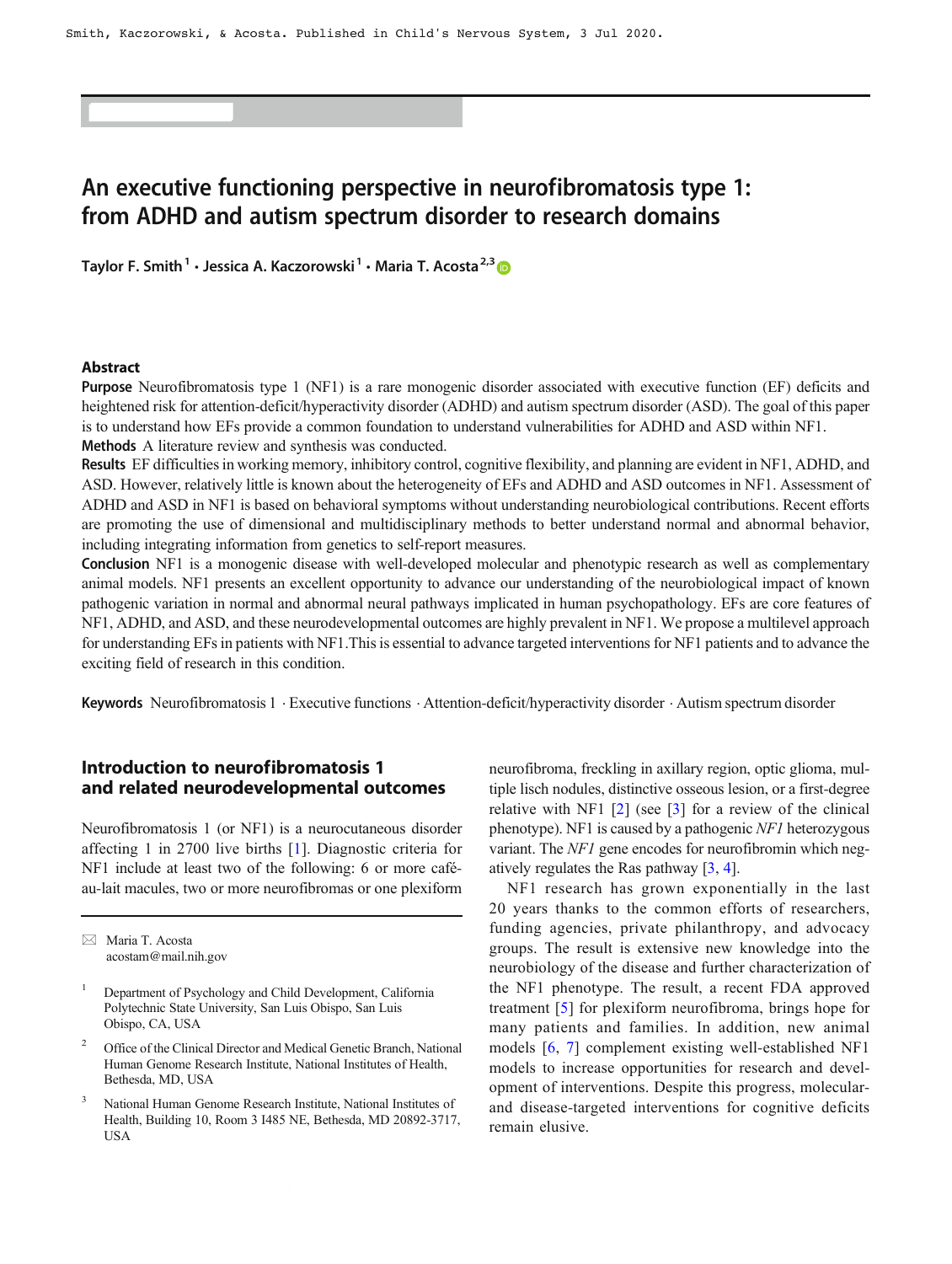NF1 increases risk for cognitive deficits and neurodevelopmental disorders [[8](#page-8-0)–[11](#page-8-0)]. Research indicates a characteristic "downward shift" in intellectual functioning, where individuals with NF1 score approximately 1 standard deviation below the general population (e.g., [[12\]](#page-8-0)) as well as their unaffected siblings [\[13\]](#page-8-0). A minority of individuals with NF1 show more severe intellectual deficits, with about 4–8% of individuals with NF1 meeting criteria for an intellectual disability [[10,](#page-8-0) [13\]](#page-8-0). Youth with NF1 are much more likely to develop attention deficit/hyperactivity disorder (ADHD) with rates ranging from 38 to 67% [[13](#page-8-0), [14\]](#page-8-0) and autism spectrum disorder (ASD) with estimates ranging from 10.0 to 39.2% using a broader phenotype [[15,](#page-8-0) [16](#page-8-0)]. Specific learning disorders, such as dyslexia, are observed in 19 to 61% youth with NF1 [\[13,](#page-8-0) [17\]](#page-8-0). Difficulties with motor coordination, planning, weakness, and fatigue are also evident in NF1 [\[18](#page-8-0)].

Taken together, NF1 increases risk for various cognitive and neurodevelopmental outcomes. These outcomes are closely related to behavioral and social functioning which are among the strongest predictors of quality of life in NF1 [\[19](#page-8-0)–[22\]](#page-8-0). Therefore, it is important to understand factors that contribute to these difficulties. The purpose of this paper is to examine current research on executive function (EF) in the NF1 population and how EF deficits may contribute to general and specific vulnerability for neurodevelopmental difficulties within NF1, with a focus on the clinical diagnoses of ADHD and ASD. We will also review the limitations of this approach and propose recommendations to advance clinical and translational research to improve NF1 interventions.

## Executive function in youth with NF1

Executive function (EF) refers to a set of interrelated skills that are responsible for purposeful, goal-directed, problem-solving behavior [\[23](#page-8-0)]. EF includes initiating goal-directed behavior, inhibiting competing actions or stimuli, planning and selecting relevant task goals, organizing behavior to solve complex problems, flexible shifting of problem-solving strategies when necessary, and monitoring and evaluating problem-solving behavior  $(23)$ ; see Fig. [1c](#page-2-0)].

Extensive research has been done to try to understand the magnitude of EF deficits in NF1 and the impact such deficits have on cognition, behavior, and academic achievement. Children with NF1 have deficits in multiple EF domains when measured using daily life and laboratory measurement techniques [[26](#page-8-0)]. Children and adults with NF1 exhibit extensive EF compromise in working memory capacity, inhibition, cognitive flexibility and planning [[26\]](#page-8-0), with effects similar to those found in ADHD and ASD samples (see Table [1](#page-3-0)). Fluency or generativity is also lower in NF1 samples [[30](#page-8-0)], but it has received less attention in the NF1 literature. These EFs are thought to be primarily mediated by the prefrontal Fig. 1 A research domain approach to characterizing behavioral and social phenotypes in NF1 across multiple levels. (a) *Functional* outcomes. Individuals with NF1 exhibit increased functional impairment in behavioral, social, emotional, and academic domains and, relatedly, lower quality of life. (b) Diagnosis. NF1 greatly increases the likelihood for both ADHD and ASD [[4\]](#page-7-0). In the general population, genetic and phenotypic correlations between ADHD and ASD are substantive [[4](#page-7-0)]. Within NF1, ADHD and ASD diagnostic categories and symptom dimensions also overlap [[16](#page-8-0)]. ADHD and ASD are predictive of functional outcomes in NF1 (e.g., [\[24,](#page-8-0) [25\]](#page-8-0)). (c) Executive functions. Working memory, inhibitory control, cognitive flexibility, and planning are interrelated executive functions [[23](#page-8-0)] and reduced in NF1 [[26\]](#page-8-0). EF difficulties in these domains are also associated with ADHD and ASD (Table [1\)](#page-3-0) and likely contribute to common and unique risk for diagnostic and functional outcomes. (d) Neurobiology. The neurobiological underpinnings of EF and ADHD and ASD diagnoses in NF1 are just beginning to be explored. The dorsolateral prefrontal cortex, ventromedial prefrontal cortex, and the dorsal/ventral anterior cingulate cortex are consistently associated with EFs across typically and atypically developing populations. The heterogeneity in functional connectivity in NF1 in frontoparietal, frontostriatal, and ventral attention networks may alter EF profiles in NF1. (e) Genetic/Molecular/Cellular. Pathogenic variants in NF1 alter Ras signaling pathways with downstream effects on molecular and cellular phenotypes [\[3](#page-7-0), [4\]](#page-7-0). Differences at this level provide a foundation for atypical neurodevelopmental trajectories

cortex (Fig. [1d](#page-2-0); [[13](#page-8-0), [26,](#page-8-0) [31](#page-8-0)] and have been linked with academic, social and motor outcomes. The severity or variability of NF1 also needs to be considered when examining EFs in this population. For example, young patients with NF1 and an optic pathway glioma or other CNS tumors show increased EF difficulties compared to those without CNS tumors [\[32\]](#page-8-0). The most common EFs affected/studied in NF1 patients are discussed subsequently.

#### NF1 and working memory

Working memory capacity plays a fundamental role in actively holding information in the service of problem solving [[23\]](#page-8-0). Working memory difficulties are evident across the life span in NF1 samples [\[33](#page-8-0)–[35\]](#page-9-0), with effect sizes in the moderate range (Table [1\)](#page-3-0). Differences between working memory skills of youth with NF1 compared to controls may increase overtime [\[26\]](#page-8-0). A recent meta-analysis shows that verbal and visual-spatial working memory are both negatively affected in NF1, but verbal working memory may be relatively more affected [\[26\]](#page-8-0). However, only two included studies examined visual-spatial working memory thus results should be interpreted cautiously. In NF1, working memory plays an important role in academic outcomes [\[36\]](#page-9-0) and may allow some to experience more benefit from educational supports like phonics-based reading intervention [\[37\]](#page-9-0).

Evidence from both  $NF1 \pm$  mice and humans indicates hypoactivation in frontoparietal and frontostriatal networks, including the dorsolateral prefrontal cortex (dlPFC), which is associated with working memory deficits in humans [[38\]](#page-9-0). In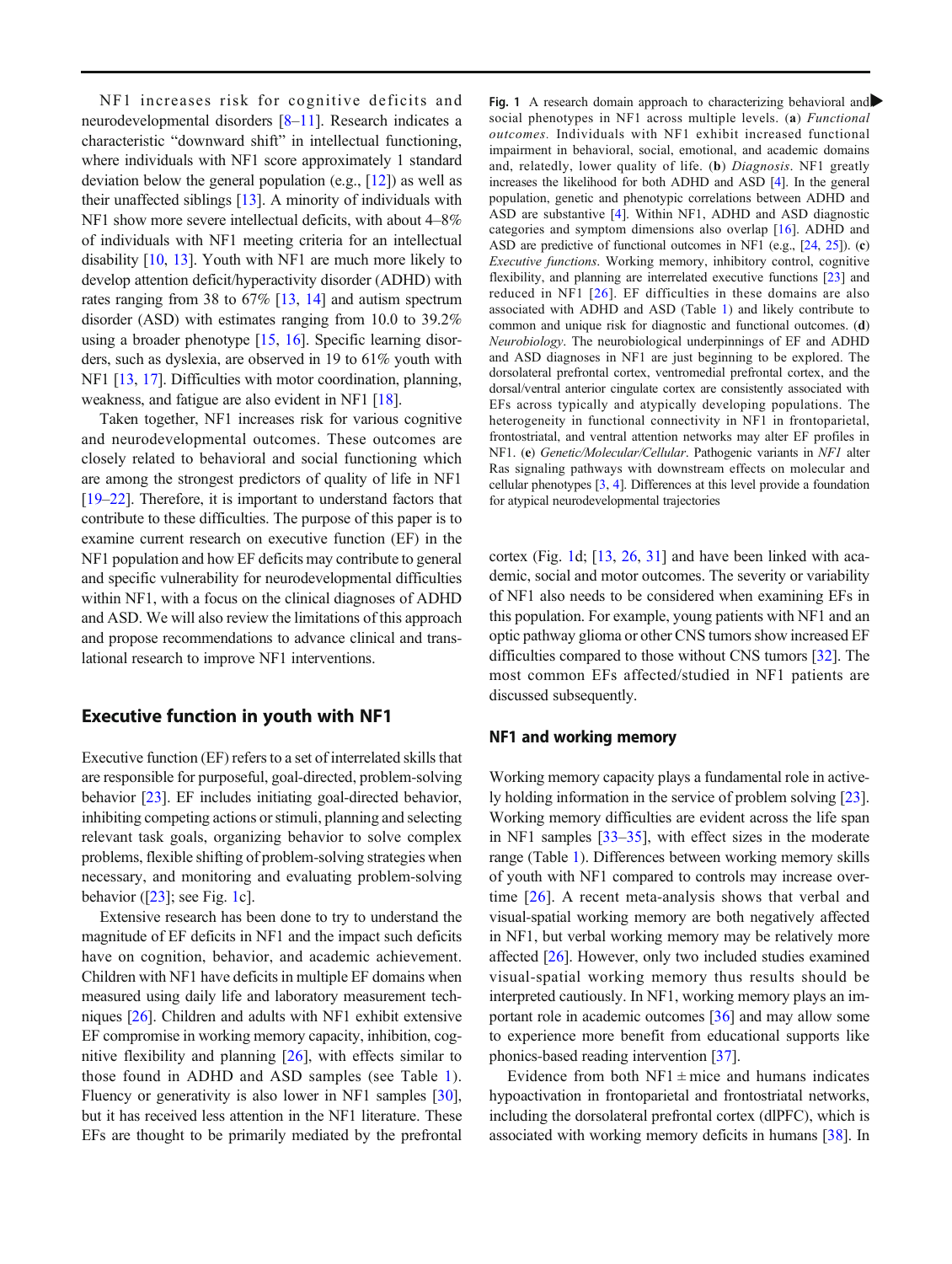#### <span id="page-2-0"></span>**a** Functional Outcomes

Behavioral + Social + Academic + Emotional Regulation + Quality of Life



# **d** Neurobiology



## **e** Genetic Molecular/Cellular



adults with NF1, there is reduced functional connectivity in the left dlPFC and the right parietal cortex [\[35](#page-9-0)], both implicated in the frontoparietal network. Adults with NF1 exhibit increased activation relative to controls in the posterior cingulate cortex and temporal regions [\[35](#page-9-0)]. Within NF1, increased connectivity between the posterior cingulate cortex and frontal and parietal cortices is associated with increased working memory performance [[35](#page-9-0)]. Additionally, a pilot study found that youth with NF1 demonstrated improved performance on tasks related to attention and spatial working memory following 6–10 weeks of Cogmed—a cognitive training program [\[39](#page-9-0)]. Improvements in cognitive outcomes were attributed to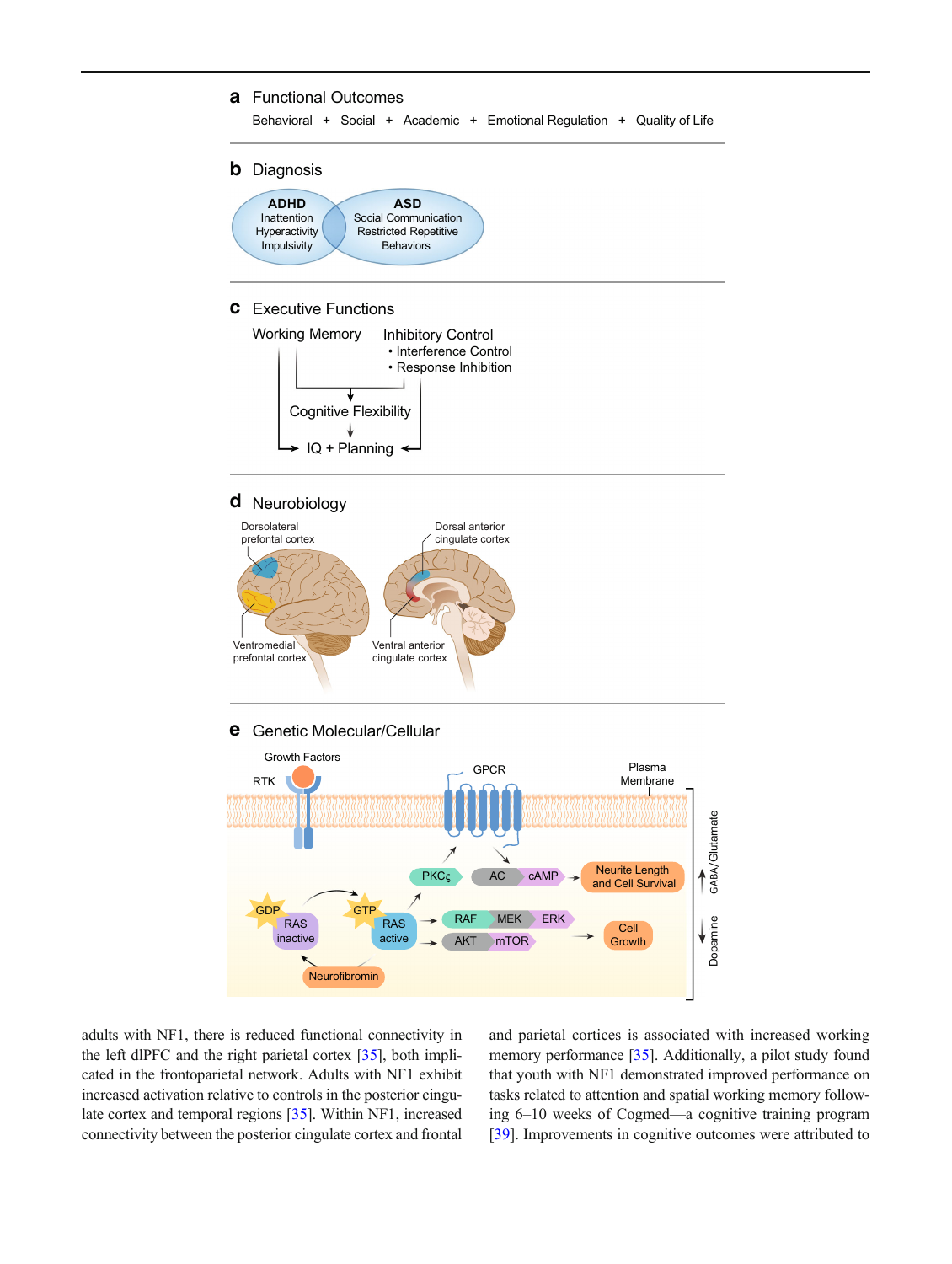<span id="page-3-0"></span>

| Table 1                                                                                                                                                                                                                                                                                                                                                                                                                                                                                                                                                                                                                                          |                                                        |                                |                       | Summary of published effect sizes of NF1, ADHD, and ASD on executive function domains |         |                          |                                                |     |                                       |                                                |                 |                                       |                                                 |        |                          |
|--------------------------------------------------------------------------------------------------------------------------------------------------------------------------------------------------------------------------------------------------------------------------------------------------------------------------------------------------------------------------------------------------------------------------------------------------------------------------------------------------------------------------------------------------------------------------------------------------------------------------------------------------|--------------------------------------------------------|--------------------------------|-----------------------|---------------------------------------------------------------------------------------|---------|--------------------------|------------------------------------------------|-----|---------------------------------------|------------------------------------------------|-----------------|---------------------------------------|-------------------------------------------------|--------|--------------------------|
| Clinical samples                                                                                                                                                                                                                                                                                                                                                                                                                                                                                                                                                                                                                                 | Working memory                                         |                                |                       | nhibitory control                                                                     |         |                          | Cognitive flexibility                          |     |                                       | Planning/problem solving                       |                 |                                       | Fluency/generativity                            |        |                          |
|                                                                                                                                                                                                                                                                                                                                                                                                                                                                                                                                                                                                                                                  | SMD                                                    | ĸ                              | Þ                     | SMD                                                                                   | k       | Ŀ                        | SMD                                            | k   | Ŀ                                     | SMD                                            | k               | Ŀ                                     | SMD                                             | ĸ      | Ŀ                        |
| NFI <sup>a</sup>                                                                                                                                                                                                                                                                                                                                                                                                                                                                                                                                                                                                                                 | $(-0.39, -0.87)$<br>$-0.63$                            |                                | 58                    | $-0.17,-0.56$<br>$-0.37$                                                              | $\circ$ | $\overline{\mathcal{E}}$ | $(-0.56, -0.05)$<br>$-0.30$                    |     | 53                                    | $(-1.06, -0.38)$<br>$-0.72$                    | $\overline{10}$ | 76                                    | $\overline{\phantom{a}}$                        |        | $\overline{\phantom{a}}$ |
| ADHD <sup>b</sup>                                                                                                                                                                                                                                                                                                                                                                                                                                                                                                                                                                                                                                | $-0.54$                                                | 156                            |                       | $-0.24, -0.80)$<br>$-0.52$                                                            | 438     | $\overline{\phantom{a}}$ | $-0.35$                                        | 260 | $\begin{array}{c} \hline \end{array}$ | $-0.51$                                        | 37              | $\begin{array}{c} \hline \end{array}$ | $-0.49$                                         | $50\,$ | $\sf I$                  |
| $\ensuremath{\mathsf{ASD}^c}\xspace$                                                                                                                                                                                                                                                                                                                                                                                                                                                                                                                                                                                                             | $(-0.30, -0.78)$<br>$(-0.37, -0.57)$<br>$-0.47$        | $\sqrt{2}$                     | 59                    | $(-0.38, -0.53)$<br>$-0.46$                                                           | 103     | 53                       | $(-0.36, -0.60)$<br>$(-0.9, -0.61)$<br>$-0.48$ | 38  | 47                                    | $(-0.44, -0.66)$<br>$(-0.16,-0.86)$<br>$-0.55$ | 51              | 57                                    | $(-0.24, -0.74)$<br>$(-0.35, -0.55)$<br>$-0.45$ | 56     | 45                       |
| HF ASD <sup>d</sup>                                                                                                                                                                                                                                                                                                                                                                                                                                                                                                                                                                                                                              | $(-0.45, -0.88)$<br>$S$ patial $-0.58$<br>$Vert -0.67$ | $\overline{\mathcal{E}}$<br>28 | 74<br>34              | $-0.31, -0.51)$<br>$-0.41$                                                            | 42      | 33                       | $(-0.48, -0.71)$<br>$-0.59$                    | 37  | 39                                    | $(-0.42,-0.83)$<br>$-0.62$                     | $\overline{c}$  | $\sqrt{2}$                            | $(-0.43, -0.78)$<br>$-0.60$                     | 23     | 59                       |
| HF ASD without ADHD <sup>d</sup>                                                                                                                                                                                                                                                                                                                                                                                                                                                                                                                                                                                                                 | $(-0.45, -0.71)$<br>$Vert -0.53$<br>$S$ patial $-0.50$ | ${}^{\circ}$                   | $\overline{16}$<br>59 | $-0.32$                                                                               | $\Box$  | $\circ$                  | $-0.61$                                        | 13  | $\overline{21}$                       | $-0.24$                                        | 5               | 46                                    | $-0.68$                                         | 5      | 45                       |
| SMD, standardized mean difference (95% confidence interval) reported in the literature. Negative effect size indicates lower executive functioning skills in clinical sample. k, number of studies. $\hat{F}$ ,<br>percentage of the variability of effect size due to heterogeneity instead of measurement error. HF, high functioning, defined as IQ > 70. Fluency/generativity meta-analytic effect size not available for NF1.<br>95% CI not available for HF ASD without ADHD subgroup<br><sup>b</sup> Pievsky and McGrath [27]<br><sup>c</sup> Demetriou et al. [28]<br><sup>a</sup> Beaussart et al. [26]<br>$\mathrm{d}$ Lai et al. [29] |                                                        |                                |                       |                                                                                       |         |                          |                                                |     |                                       |                                                |                 |                                       |                                                 |        |                          |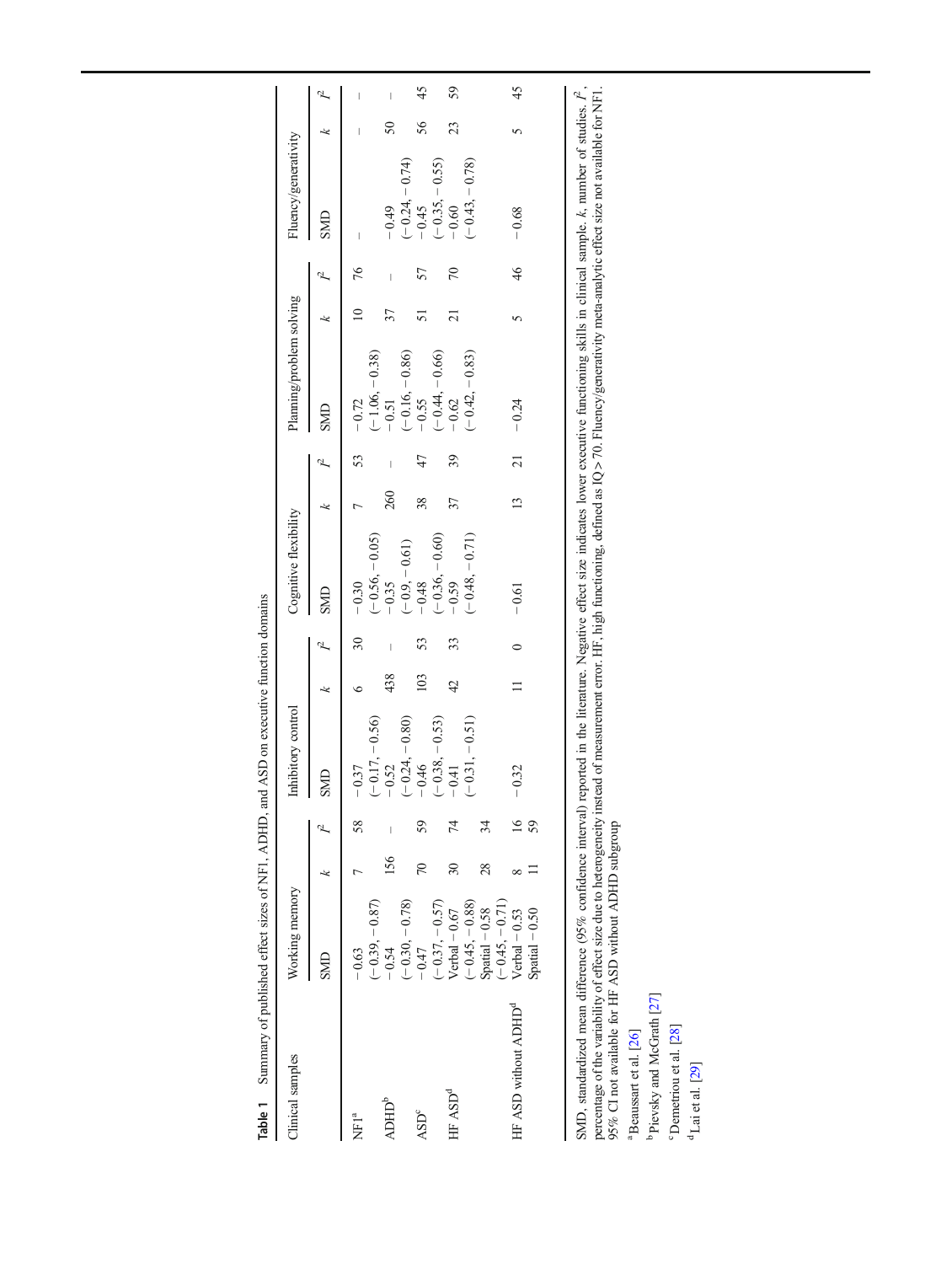increased synchrony between the frontoparietal and visual cortex [[39\]](#page-9-0).

## NF1 and inhibitory control

Inhibitory control works in conjunction with working memory to maintain progress towards one's goal, by sustaining focused attention and inhibiting behavioral and cognitive responses that are inconsistent with one's goal [\[23](#page-8-0)]. Meta-analysis indicates that individuals with NF1 have small but significant reduction in inhibitory control, relative to controls [\[26](#page-8-0)]. The magnitude of effect of NF1 on types of inhibitory control is similar, including interference control/cognitive inhibition, selective/focused attention, and response inhibition [[26](#page-8-0)]. Inhibitory control deficits in NF1 are found in those with and without ADHD comorbidity [[40\]](#page-9-0). The developmental course of deficits in inhibitory control in NF1 is not well known.

Difficulty with inhibitory responses in NF1 is associated with decreased white matter integrity within the anterior thalamic radiations within the fronto-striatal circuit [\[41\]](#page-9-0). In addition, NF1-related inhibitory control difficulties are associated with decreased functioning in the pre-supplementary motor area, fusiform gyrus/posterior cerebellum, and the inferior occipital gyrus [\[42](#page-9-0)]. Additionally, in NF1, the ventral attention network is linked with attentional control and selective attention difficulties [[43](#page-9-0)]. Elevated medial frontal GABA is also associated with increased response speed in NF1 and decreased response speed in controls [[44\]](#page-9-0). Altered GABA/ glutamate ratios have also been linked to NF1-related cognitive deficits [[4](#page-7-0), [45](#page-9-0)–[47\]](#page-9-0), and abnormal frontal GABA physiology in NF1 may be of particular importance to inhibitory control [\[44](#page-9-0)]. Hypofunctioning of mesolimbic dopaminergic pathways is associated with GABA/glutamate imbalance in NF1 [\[48](#page-9-0)]. This may contribute to differences in frontostriatal circuit function in NF1 and attentional difficulties within NF1 animal models [[49,](#page-9-0) [50](#page-9-0)].

## NF1 and cognitive flexibility

Working memory and inhibitory control contribute to cognitive flexibility which promotes switching between tasks, perspective taking, and utilizing a range of problem-solving approaches [[23\]](#page-8-0). Cognitive flexibility also provides a neurocognitive foundation for creativity and theory of mind [\[23\]](#page-8-0). In youth with NF1, cognitive flexibility skills are lower compared to controls and the effect size is small [[26\]](#page-8-0). In particular, youth with NF1 demonstrate more difficulty with reactive flexibility—or adapting problem solving behavior in the context of inconsistent environmental responses [\[51](#page-9-0)]. These differences are related to ASD-associated behaviors [\[30\]](#page-8-0). Deficits in cognitive flexibility remain after controlling for IQ [\[51](#page-9-0)] and spatial working memory and inhibition [[30\]](#page-8-0),

indicating the deficits in cognitive flexibility in NF1 are not merely a function of other related EF weaknesses [[30](#page-8-0)]. To our knowledge, no studies have investigated the neurobiological origins of cognitive flexibility specifically in NF1.

### NF1 and planning and problem solving

Higher-order EF processes, like planning and problem solving, are influenced by working memory, inhibitory control, and cognitive flexibility [[23\]](#page-8-0). Planning is a complex construct and includes the ability to think ahead and consider consequences of actions or the sequencing of steps to accomplish a goal [[52\]](#page-9-0). Planning and problem-solving skills are significantly lower in youth with NF1 relative to controls and in the moderate range (Table [1](#page-3-0)), but there is significant heterogeneity in effect sizes between studies [[26\]](#page-8-0). It is currently unclear which sample or methodological factors are associated with variability in effect size. Differences in planning between NF1 and controls are not solely due to cognitive flexibility, visualspatial reasoning, and/or ASD behavioral symptoms [\[30](#page-8-0)], suggesting deficits in planning skills are independent of other factors in NF1. Planning skills in NF1 youth may also be related to academic skills [\[36\]](#page-9-0).

Youth with NF1 also experience difficulty with motor planning, motor coordination, and reduced muscle strength and fatigue [[53](#page-9-0)–[55\]](#page-9-0). EF planning deficits are associated with laboratory measures of motor planning [\[54](#page-9-0)], thus weaknesses in EF planning may contribute to motor difficulties observed in this population or vice versa. The impact of how motor deficits and cognitive skills influence one another on tasks that need a mediated motor output is not well understood in NF1. However, motor impact in NF development and cognition is beyond the scope of this paper.

Across a range of non-NF1 samples, planning appears to be a bilateral process involving the dlPFC, frontal eye fields, supplementary motor area, precuneus, caudate and anterior insula, and inferior parietal cortex [\[56\]](#page-9-0), which have been implicated in other EFs within NF1 samples.

#### Summary of executive functions in NF1

Taken together, specific EF deficits in NF1 are present across the lifespan. Deficits in working memory and planning/ problem solving are in the moderate range, whereas deficits in inhibitory control and cognitive flexibility are slightly smaller (Table [1](#page-3-0)). Frontoparietal, frontostriatal, and ventral attention networks are implicated in the neural pathways mediating EF networks in NF1; however, research investigating the neural correlates of specific EFs in NF1 has been largely limited to the working memory [\[35,](#page-9-0) [38](#page-9-0)] and inhibitory control domains [\[41](#page-9-0)–[43\]](#page-9-0). EF difficulties in NF1 are associated with decreased academic [\[36\]](#page-9-0), motor [\[54\]](#page-9-0), and social functioning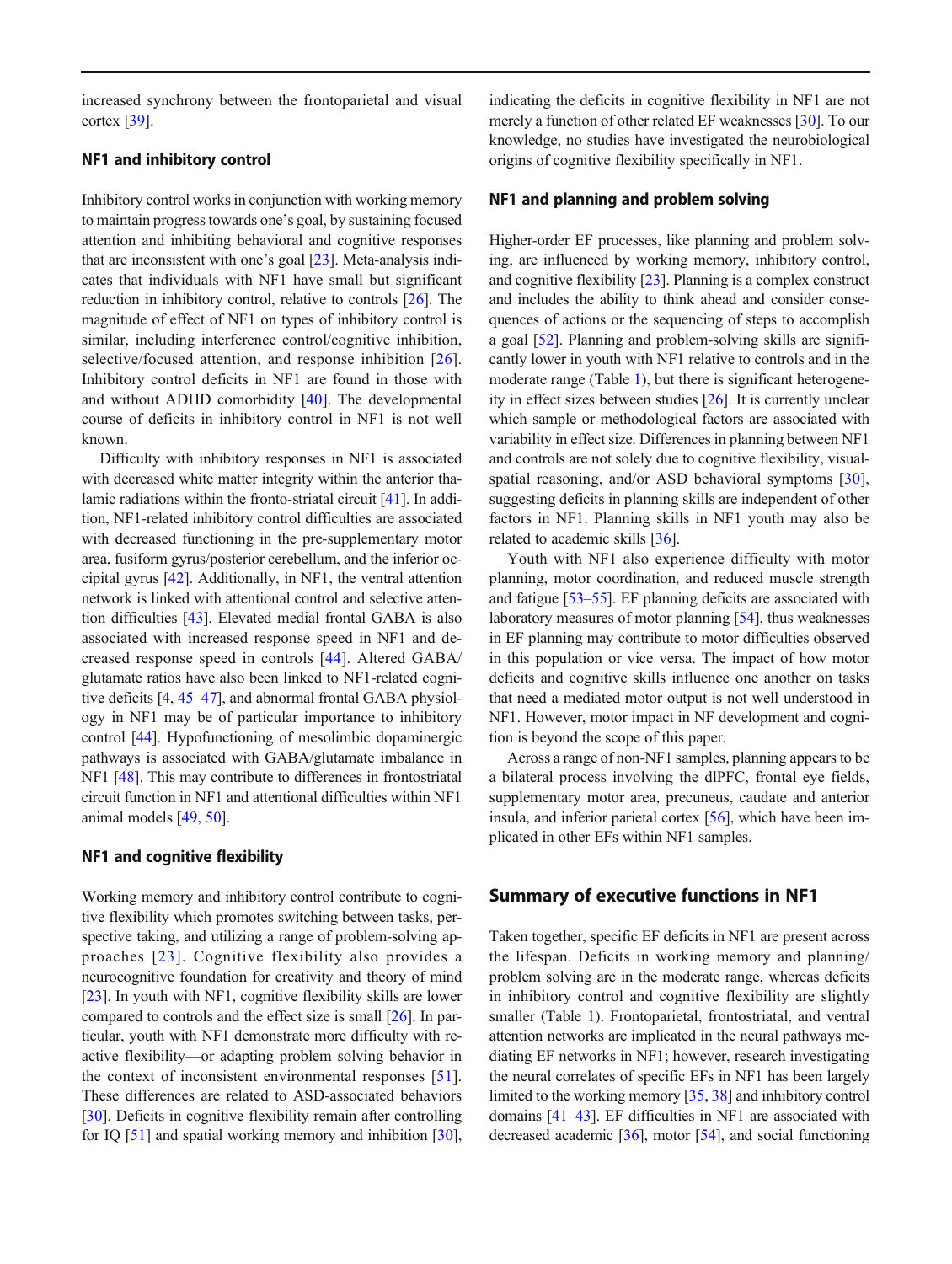[\[30](#page-8-0)]. Comparing EF outcomes between NF1, ADHD, and ASD samples may be the first step to increase our understanding of common and unique neurocognitive risk in NF1. However, to guide diagnosis and treatment, EFs should be integrated in a multi-level phenotypic characterization from genomics and circuits to behavior and self-reports, in order to explore basic dimensions of functioning.

# Executive functions in ADHD and ASD in the general population

Both ADHD and ASD are considered neurodevelopmental disorders with onset in childhood, and although causal links are currently unknown, both disorders are highly heritable with approximately 64–91% of both phenotypes being accounted for by genetics [[57](#page-9-0), [58\]](#page-9-0). ADHD and ASD symptom dimensions are correlated at both a phenotypic and genetic level [[4\]](#page-7-0). Genetic correlations between ADHD and ASD symptom dimensions range from 0.33 to 0.56 [\[59,](#page-9-0) [60\]](#page-9-0).

ADHD is characterized by elevated levels of inattention and/or hyperactivity/impulsivity in comparison to same-aged peers [[61](#page-9-0)]. EF deficits largely contribute to the ADHD behavioral phenotype [\[62](#page-9-0)–[64\]](#page-10-0). Relative to controls, individuals with ADHD demonstrate weaknesses in working memory, response inhibition, sustained attention, cognitive flexibility, planning, and fluency/generativity [\[27,](#page-8-0) [65\]](#page-10-0). However, the severity of EF deficits in ADHD varies by age and type of assessment  $[65, 66]$  $[65, 66]$  $[65, 66]$  $[65, 66]$  $[65, 66]$ .

Alterations in the fronto-dorsal striatal network are related to disruptions in the mesocortical dopaminergic pathway [[67,](#page-10-0) [68\]](#page-10-0). Additionally, altered reward circuitry, which is linked to the mesolimbic dopaminergic pathway, is associated with delay aversion contributing to impulsivity, inattention, or hyperactivity, depending on context [[67,](#page-10-0) [68](#page-10-0)]. EF deficits in ADHD youth are related to hypoactivation in the frontoparietal and ventral attention networks, with increased activation also observed in the default, ventral attention, and somatomotor networks [[69](#page-10-0), [70](#page-10-0)].

ASD is characterized by social communication difficulties and restricted interests/repetitive behaviors. ASD is a highly heterogeneous disorder in symptom presentation and severity level. However, EF deficits in ASD are common and include weaknesses in working memory, inhibitory control, cognitive flexibility, planning, fluency, and concept formation [\[28](#page-8-0)], with effects in the moderate range across EF domains (Table [1\)](#page-3-0). EF deficits in ASD appear to be largely stable across development [[28\]](#page-8-0), observed in individuals with ASD without intellectual disability [\[29,](#page-8-0) [71,](#page-10-0) [72\]](#page-10-0), and are negatively associated with quality of life [\[73](#page-10-0)]. Additionally, variation in EF skills account for some phenotypic heterogeneity within ASD, including in social functioning [\[74\]](#page-10-0), restricted interests/ repetitive behaviors [[75](#page-10-0)], disruptive behavior [\[71](#page-10-0)], and theory of mind [\[76\]](#page-10-0). Approximately 28% of individuals with ASD also experience comorbid ADHD, among other comorbid disorders which are associated with EF impairments [[77\]](#page-10-0).

Data from a pooled resting-state fMRI analysis indicates that individuals with ASD exhibit corticocortical and interhemispheric functional hypoconnectivity, as well as hyperconnectivity in local subcortical circuits [\[78](#page-10-0)]. This indicates that during EF tasks individuals with ASD may prioritize the engagement of subcortical local circuits over long-range circuits [\[79\]](#page-10-0). Increased hyperconnectivity in ASD is associated with greater impairment  $[80]$ . Additionally, hypoconnectivity within frontoparietal and ventral attention networks is associated with ADHD symptoms in ASD [[81](#page-10-0)].

# ADHD and ASD in NF1: the role of executive function

From a clinical perspective, it is clear that EF deficits are central to the comorbidity between NF1 and neurodevelopmental outcomes that affect quality of life. EF impact is not specific to academic performance but spans multiple domains of functioning (Fig. [1](#page-2-0)), from social interaction to economic independence. Traditional clinical assessments often measure EF functioning to inform diagnostic clarification, often related to ADHD, ASD or learning disabilities. While this categorical approach helps patients and families to access services and remediation interventions, it provides very little information about neuroscience and the neurobiological underpinnings of these manifestations. However, as this approach is the one that is currently used, we will summarize the findings from the limited studies examining EF deficits in patients with NF1 and ADHD and or ASD symptomatology.

## NF1 and ADHD

In the NF1 population, ADHD diagnosis has been reported to be between 38 and 67% [\[13](#page-8-0), [14\]](#page-8-0). Those individuals are expected to have a more complex profile of EF and attention deficits than do the NF1 patients without an ADHD diagnosis. In addition, the presence of ADHD has been found to be a major risk factor for poor social functioning [[11,](#page-8-0) [25,](#page-8-0) [82](#page-10-0)], as well as poor general intellectual functioning [[14,](#page-8-0) [83](#page-10-0)]. Although there is evidence that cognitive control deficits are not limited to NF1 patients with comorbid ADHD [\[40](#page-9-0), [84\]](#page-10-0), children with both disorders are acknowledged as among the most severely affected in terms of academic performance, social interactions, and behavioral problems [\[11](#page-8-0), [14,](#page-8-0) [25\]](#page-8-0).

Children with NF1 with concomitant diagnosis of ADHD experience significant deficits in visual and verbal working memory [[85\]](#page-10-0). Working memory is a particularly compelling target for intervention, given its critical role in the development of most cognitive and academic outcomes. In healthy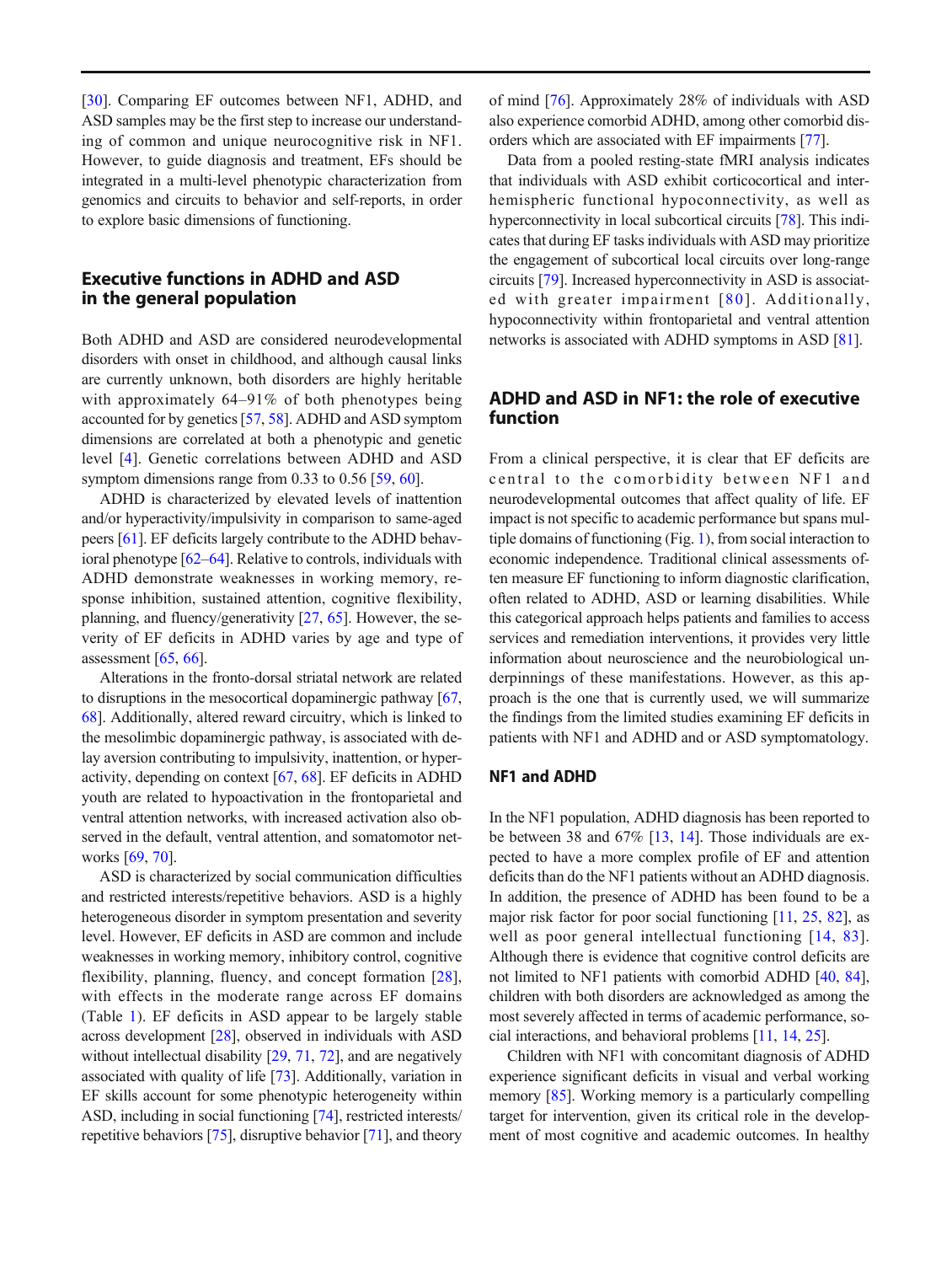children, it has been suggested that developmental increases in IQ are associated with age-related improvements in working memory and processing speed [\[86\]](#page-10-0). Because working memory capacity increases two- to three-fold from age 4 to 16 [[87\]](#page-10-0), disruption of the development of these processes can significantly curtail a wide range of the child's abilities over time. This may take the form of diminished IQ or difficulty with other aspects of EF and academic performance. For example, children with reading difficulties frequently have deficits in working memory that appear to contribute to problems with phonological memory [\[88](#page-10-0), [89](#page-10-0)]. Math skills are also strongly linked to working memory capacity in typically developing children accounting for 20–57% of the variance in math performance [\[88](#page-10-0), [90\]](#page-10-0).

From a developmental perspective, it is reasonable to hypothesize that improving working memory in children with NF1 may help to offset problems with IQ, EF, and academic performance over time. Computerized working memory training interventions that have been tested on multiple neurological conditions to increase working memory are currently being tested on patients with NF1 [[91](#page-11-0)]. If proven beneficial, these interventions may be used during the developmental periods to improve working memory, and have downstream effects on cognitive domains and functioning across domains. Assessment and interventions targeting improvements in EF should include patients from pre-school age to early adulthood given findings that EF deficits persist into adulthood in NF1 [\[25,](#page-8-0) [34,](#page-9-0) [82\]](#page-10-0).

#### NF1 and ASD

Parent and teacher report indicate that children with NF1 exhibit significant social functioning difficulties. They are perceived as socially isolated or sensitive as well as displaying less leadership behaviors [[11,](#page-8-0) [16](#page-8-0), [92](#page-11-0)]. Youth with NF1 show higher levels of autistic traits or meet full diagnostic criteria of ASD [[15](#page-8-0), [16\]](#page-8-0). For example, 44% of an NF1 sample demonstrated restricted and repetitive behaviors at least one standard deviation above the mean [\[11](#page-8-0)]. Additionally, problems with flexibility, transitions, and manifestations [\[92](#page-11-0)]. Impairment in social communication and lack of motivation in social interactions are reported in at least 30% of these children. From a neuropsychological perspective, these symptoms may be due to the complex dysfunction of frontal lobe pathways and EF alterations [[93](#page-11-0)]. It is clear that ASD diagnosis in NF1 is not a homogenous profile and may differ significantly from ASD expression in non-NF1 samples.

The International NF1-ASD Consortium Team (INFACT) was created to further understand the significantly elevated rates of ASD symptomatology seen in NF1 samples. A multi-site analysis of 531 individuals with NF1 found that patients exhibited a significant burden of autistic traits and symptoms along a continuous distribution that encompassed

the full range of severity, from mild (subclinical) to severe (clinical) [\[16](#page-8-0)]. The consortium sample confirmed that more than 13.2% presented with severe symptoms of ASD and more than 43.2% were above the threshold scores for an ASD diagnosis. When NF1 was inherited, there was a high degree of within family association for the severity of autistic traits. Research into the biological mechanisms impacting these social deficits is currently on-going [[47,](#page-9-0) [94](#page-11-0)].

The characterization of the behavioral and cognitive phenotype, genetic correlations and potential translation into therapeutics is an essential next step for the NF1 population. Of special interest is improving our understanding of cognitive flexibility—a key EF component. Difficulty with cognitive flexibility is also observed in NF1-related comorbidities, like ASD [\[95,](#page-11-0) [96](#page-11-0)] and anxiety [\[97,](#page-11-0) [98](#page-11-0)]. Difficulties with cognitive flexibility may contribute to increased externalizing and internalizing behavior [\[99](#page-11-0), [100](#page-11-0)], especially in the context of parental inconsistency [\[101](#page-11-0)]. Thus, the interaction between cognitive flexibility and inconsistent contingency management in the environment may be one pathway to increased behavioral or emotional dysregulation in the NF1 population.

In summary, current advances in our understanding of increased rates of ASD symptomatology in patients with NF1 have demonstrated that the association between the syndromes is real and most likely associated at the genetic level. However, we have only taken the first steps into a completely novel field that has the potential to yield an abundance of research possibilities. By analyzing phenotypes and genetic correlations and weighing potential pharmacological and non-pharmacological interventions, we can continue to explore this relationship and the correlations with other genetic conditions as well.

# **Discussion**

The goal of this paper is to examine the impact that EFs have on the profile of neurodevelopmental outcomes in patients with NF1. At a group level, EF difficulties in NF1 are diffuse across EF domains, with moderate deficits in working memory and planning/problem solving domains and smaller deficits in inhibitory control and cognitive flexibility domains [\[26](#page-8-0)]. Evidence from NF1 human and animal studies implicates frontoparietal and frontostriatal circuitry working memory functioning [[35](#page-9-0), [38](#page-9-0), [39](#page-9-0)] and frontostriatal and ventral attention circuits in inhibitory control functioning [[41](#page-9-0)–[43](#page-9-0)]. EFs serve as a putative mechanism underlying the relationship between NF1 and ADHD and NF1 and ASD and allow us to understand variability in ADHD and ASD within the NF1 population.

It is essential that we advance our understanding of the neurobiological variability of neural pathways, molecular and genetic factors that impact NF1. This will improve our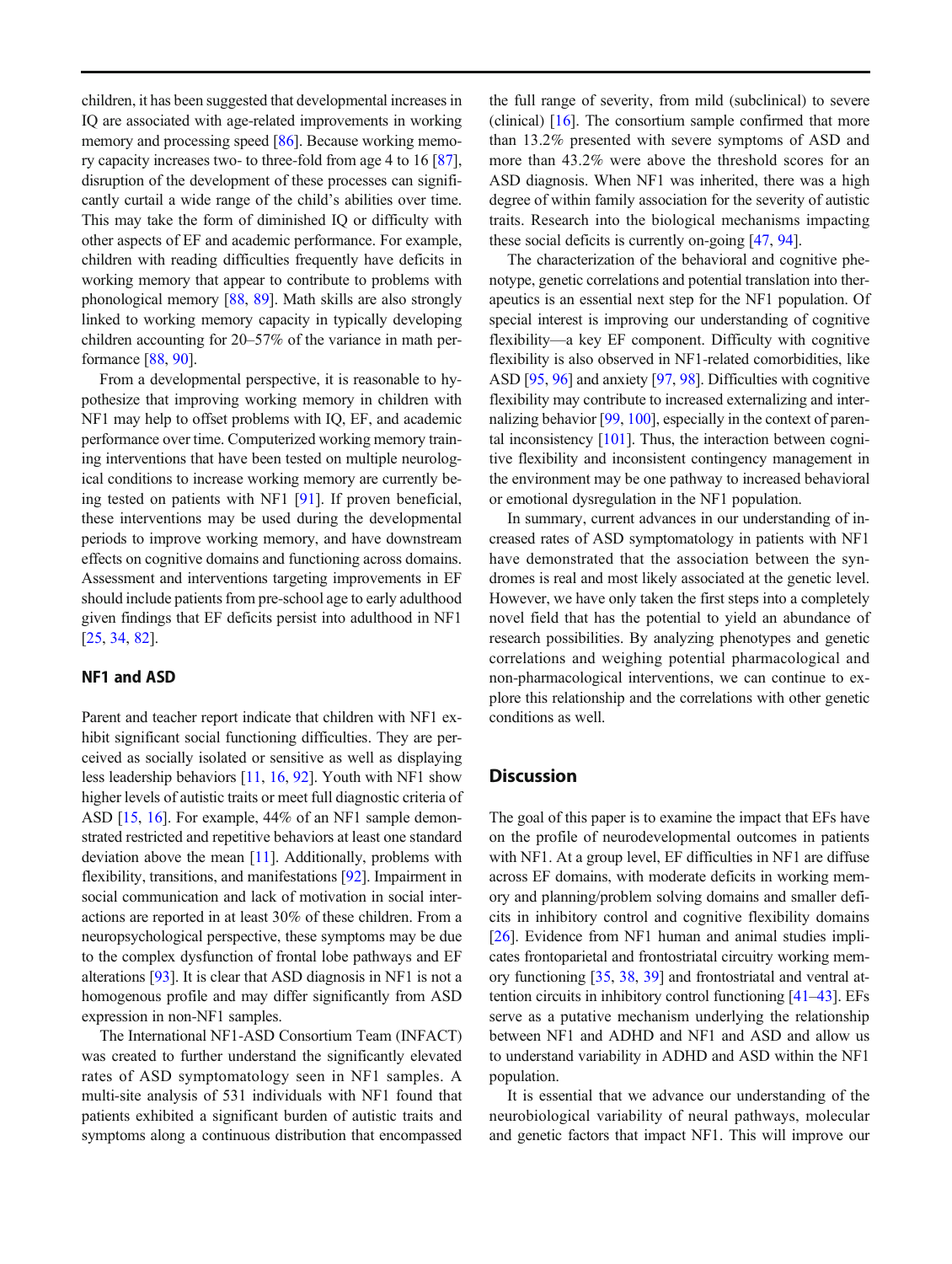<span id="page-7-0"></span>ability to develop targeted molecular interventions for cognitive deficits in this population. However, doing so requires a shift away from using a categorical framework for ASD and ADHD diagnosis and towards a detailed phenotypic evaluation (neuropsychological testing plus behavioral scales) in conjunction with objective neuro-biological assessments (i.e., fMRI, resting state fMRI, and genetic pathways; [\[102](#page-11-0)]).

Limitations and future directions for research First, differences in EF measurement between studies and limited reliability of single EF domain measures limit our ability to compare and replicate findings. The neurocognitive committee of the Response Evaluation in Neurofibromatosis and Schwannomatosis (REiNS) International Collaboration has provided guidance on measurement within the domain of attention [\[103](#page-11-0)] which should support measurement consistency between studies. Additionally, a latent factor approach with multiple indicators of EF domains will aid in the reduction of measurement error and improve replicability across studies [\[104\]](#page-11-0). Second, the majority of EF and cognitive research in NF1 is from case-control designs and analyses within NF1 samples are limited by sample size. These group-based EF differences may not apply to individual-level data, which limit their utility in understanding how to tailor intervention to individual NF1 cases. More analysis examining EF profiles or clusters within NF1 and linking these across multiple levels (e.g., neurofunctional and behavioral) are needed [\[24,](#page-8-0) [105\]](#page-11-0). Larger sample sizes and multidimensional and multidisciplinary research approaches need be strongly supported [[8\]](#page-8-0). Third, neurobiological studies of EF in NF1 are limited to working memory and inhibitory control/attentional domains. The field would benefit from studies to extend our understanding of which neural circuits underpin EF cognitive flexibility, planning, and fluency/generativity domains. Important efforts are being made to improve our understanding of the neurobiological underpinnings of psychiatric and cognitive conditions [\[102,](#page-11-0) [106\]](#page-11-0).

Implications of multilevel phenotyping A multi-level characterization of EF in NF1 (see Fig. [1\)](#page-2-0) will help to provide an understanding of targets for interventions and ways to tailor intervention to individual cases. EFs may provide a general target to improve behavioral, social and academic functioning in the NF1 population. Given high prevalence rates of multiple neurodevelopmental disorders in NF1 and their comorbidity, EF provides a common or shared vulnerability target, which may help to maximize improvement across multiple domains of functioning.

Significant advances in the understanding of functional neural circuits implicated in brain function in patients with NF1 have been made. Using resting state fMRI, small studies have shown an overall decrease of the short and long-distance connectivity in the default network in patients with NF1

compared with typically developing controls [\[107](#page-11-0)]. In addition, changes in brain connectivity were observed after 12 weeks of treatment with lovastatin [[107](#page-11-0)] and after computer training intervention for working memory [\[39\]](#page-9-0). A recent translational research study comparing brain functional connectivity in animal models of NF1 and patients with diagnosis of NF1 showed that decreased connectivity using resting state fMRI is a feature that is present in animals and patients carrying the NF1 mutations [\[108\]](#page-11-0). Additionally, the biological correlation between NF1 animal models and humans can be used to advance testing for medications and other interventions into clinical trials. However, correlations with high order cognitive function may require better phenotyping into complex models that allow understanding from the molecular pathway to the clinical manifestations.

Taken together, EF difficulties play an important role in the overall cognitive difficulties in NF1 and a core role in the social and behavioral profiles in this population; however, they are not fully understood [[30\]](#page-8-0). We need to better understand the impact of EF deficits on these neurodevelopmental outcomes in individuals with NF1 beyond current DSM categorical diagnosis. As we better understand the neurobiology of EFs in individuals who are typically developing and those with developmental and neurodevelopmental disorders, we can better translate our knowledge to specific neurogenetic disorders like NF1.

Funding information Intramural program NIH/NHGRI/OCD to MTA. Cal Poly CLA Summer Research Stipend to TFS.

#### Compliance with ethical standards

Conflict of interest Not applicable.

## References

- 1. Evans DG, Howard E, Giblin C, Clancy T, Spencer H, Huson SM, Lalloo F (2010) Birth incidence and prevalence of tumor-prone syndromes: estimates from a UK family genetic register service. Am J Med Genet A 152A:327–332. <https://doi.org/10.1002/ajmg>. a.33139
- 2. Neurofibromatosis (1987) Natl inst health consens dev conf consens statement, vol 6, pp 1–7
- 3. Gutmann DH, Ferner RE, Listernick RH, Korf BR, Wolters PL, Johnson KJ (2017) Neurofibromatosis type 1. Nat Rev Dis Primers 3:17004. <https://doi.org/10.1038/nrdp.2017.4>
- 4. Kaczorowski JA, Smith TF, Shrewsbury AM, Thomas LR, Knopik VS, Acosta MT (2020) Neurofibromatosis type 1 implicates Ras pathways in the genetic architecture of neurodevelopmental disorders. Behav Genet. <https://doi.org/10>. 1007/s10519-020-09991-x
- 5. Selumetinib Shrinks Tumors in Neurofibromatosis (2020) Cancer Discov. <https://doi.org/10.1158/2159-8290.CD-NB2020-025>
- 6. Uthoff J, Larson J, Sato TS, Hammond E, Schroeder KE, Rohret F, Rogers CS, Quelle DE, Darbro BW, Khanna R, Weimer JM, Meyerholz DK, Sieren JC (2020) Longitudinal phenotype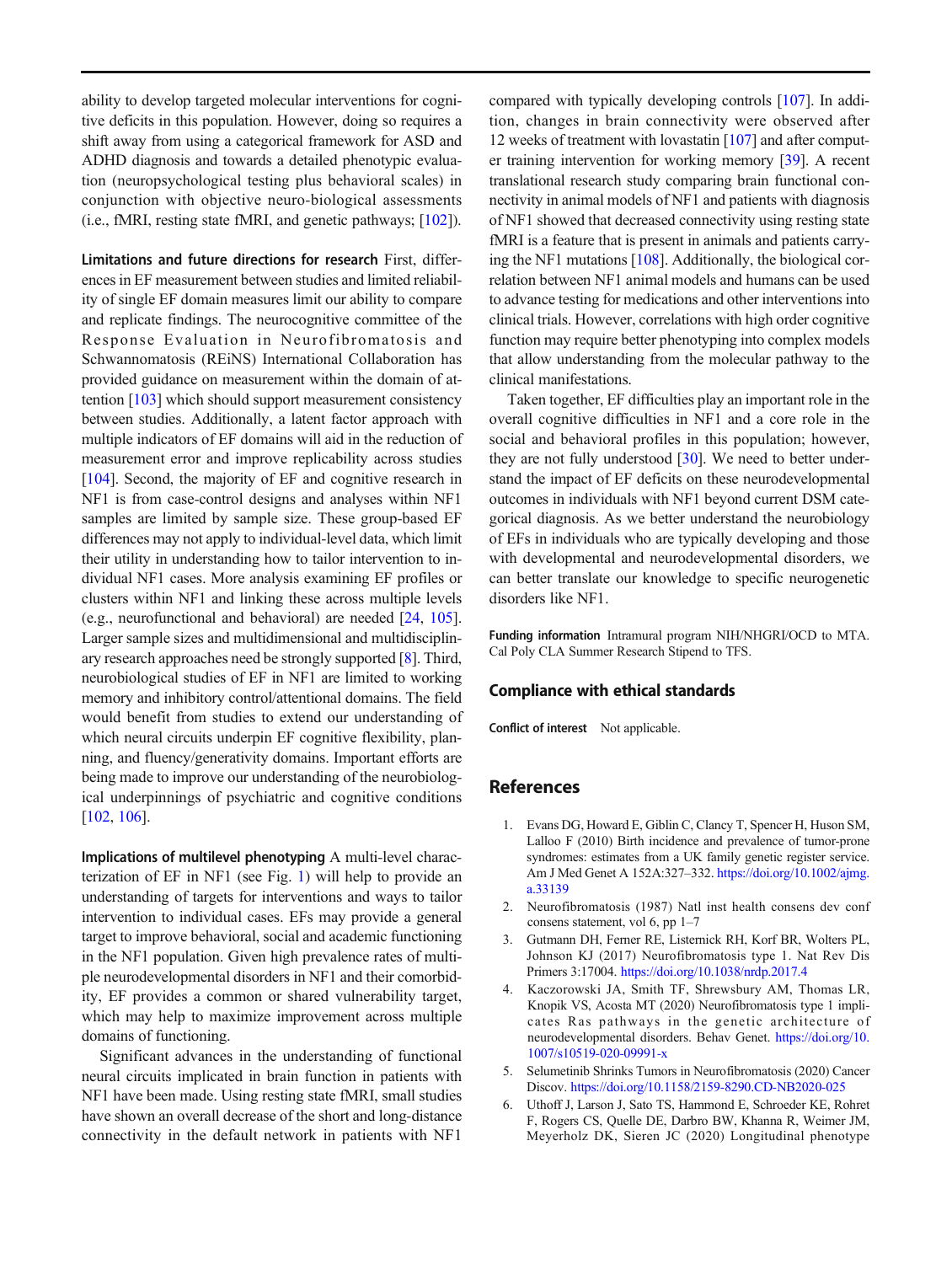<span id="page-8-0"></span>development in a minipig model of neurofibromatosis type 1. Sci Rep 10:5046. <https://doi.org/10.1038/s41598-020-61251-4>

- 7. White KA, Swier VJ, Cain JT, Kohlmeyer JL, Meyerholz DK, Tanas MR, Uthoff J, Hammond E, Li H, Rohret FA, Goeken A, Chan CH, Leidinger MR, Umesalma S, Wallace MR, Dodd RD, Panzer K, Tang AH, Darbro BW, Moutal A, Cai S, Li W, Bellampalli SS, Khanna R, Rogers CS, Sieren JC, Quelle DE, Weimer JM (2018) A porcine model of neurofibromatosis type 1 that mimics the human disease. JCI Insight 3. <https://doi.org/10>. 1172/jci.insight.120402
- 8. Acosta MT, Bearden CE, Castellanos FX, Cutting L, Elgersma Y, Gioia G, Gutmann DH, Lee YS, Legius E, Muenke M, North K, Parada LF, Ratner N, Hunter-Schaedle K, Silva AJ (2012) The learning disabilities network (LeaDNet): using neurofibromatosis type 1 (NF1) as a paradigm for translational research. Am J Med Genet A 158A:2225–2232. <https://doi.org/10.1002/ajmg.a.35535>
- 9. Torres Nupan MM, Velez Van Meerbeke A, Lopez Cabra CA, Herrera Gomez PM (2017) Cognitive and behavioral disorders in children with neurofibromatosis type 1. Front Pediatr 5:227. <https://doi.org/10.3389/fped.2017.00227>
- 10. Vogel AC, Gutmann DH, Morris SM (2017) Neurodevelopmental disorders in children with neurofibromatosis type 1. Dev Med Child Neurol 59:1112–1116. <https://doi.org/10.1111/dmcn.13526>
- 11. Walsh KS, Velez JI, Kardel PG, Imas DM, Muenke M, Packer RJ, Castellanos FX, Acosta MT (2013) Symptomatology of autism spectrum disorder in a population with neurofibromatosis type 1. Dev Med Child Neurol 55:131–138. [https://doi.org/10.1111/](https://doi.org/10.1111) dmcn.12038
- 12. Cutting LE, Levine TM (2010) Cognitive profile of children with neurofibromatosis and reading disabilities. Child Neuropsychol 16:417–432. <https://doi.org/10.1080/09297041003761985>
- 13. Hyman SL, Shores A, North KN (2005) The nature and frequency of cognitive deficits in children with neurofibromatosis type 1. Neurology 65:1037–1044. [https://doi.org/10.1212/01.wnl.](https://doi.org/10.1212/01.wnl) [0000179303.72345.ce](https://0000179303.72345.ce)
- 14. Lidzba K, Granstrom S, Lindenau J, Mautner VF (2012) The adverse influence of attention-deficit disorder with or without hyperactivity on cognition in neurofibromatosis type 1. Dev Med Child Neurol 54:892–897. <https://doi.org/10.1111/j.1469-8749>. 2012.04377.x
- 15. Eijk S, Mous SE, Dieleman GC, Dierckx B, Rietman AB, de Nijs PFA, Ten Hoopen LW, van Minkelen R, Elgersma Y, Catsman-Berrevoets CE, Oostenbrink R, Legerstee JS (2018) Autism spectrum disorder in an unselected cohort of children with neurofibromatosis type 1 (NF1). J Autism Dev Disord 48:2278–2285. <https://doi.org/10.1007/s10803-018-3478-0>
- 16. Morris SM, Acosta MT, Garg S, Green J, Huson S, Legius E, North KN, Payne JM, Plasschaert E, Frazier TW, Weiss LA, Zhang Y, Gutmann DH, Constantino JN (2016) Disease burden and symptom structure of autism in neurofibromatosis type 1: a study of the international NF1-ASD consortium team (INFACT). JAMA Psychiatry 73:1276–1284. <https://doi.org/10.1001>/ jamapsychiatry.2016.2600
- 17. North KN, Riccardi V, Samango-Sprouse C, Ferner R, Moore B, Legius E, Ratner N, Denckla MB (1997) Cognitive function and academic performance in neurofibromatosis. 1: Consensus statement from the NF1 Cognitive Disorders Task Force. Neurology 48:1121–1127. <https://doi.org/10.1212/wnl.48.4.1121>
- 18. Summers MA, Quinlan KG, Payne JM, Little DG, North KN, Schindeler A (2015) Skeletal muscle and motor deficits in neurofibromatosis type 1. J Musculoskelet Neuronal Interact 15:161– 170
- 19. Garwood MM, Bernacki JM, Fine KM, Hainsworth KR, Davies WH, Klein-Tasman BP (2012) Physical, cognitive, and psychosocial predictors of functional disability and health-related quality of

life in adolescents with neurofibromatosis-1. Pain Res Treat 2012: 975364. <https://doi.org/10.1155/2012/975364>

- 20. Payne JM, Haebich KM, MacKenzie R, Walsh KS, Hearps SJC, Coghill D, Barton B, Pride NA, Ullrich NJ, Tonsgard JH, Viskochil D, Schorry EK, Klesse L, Fisher MJ, Gutmann DH, Rosser T, Packer RJ, Korf B, Acosta MT, Bellgrove MA, North KN (2019) Cognition, ADHD symptoms, and functional impairment in children and adolescents with neurofibromatosis type 1. J Atten Disord:1087054719894384. [https://doi.org/10.1177/](https://doi.org/10.1177) 1087054719894384
- 21. Wolkenstein P, Rodriguez D, Ferkal S, Gravier H, Buret V, Algans N, Simeoni MC, Bastuji-Garin S (2009) Impact of neurofibromatosis 1 upon quality of life in childhood: a cross-sectional study of 79 cases. Br J Dermatol 160:844–848. <https://doi.org/10>. 1111/j.1365-2133.2008.08949.x
- 22. Wolters PL, Burns KM, Martin S, Baldwin A, Dombi E, Toledo-Tamula MA, Dudley WN, Gillespie A, Widemann BC (2015) Pain interference in youth with neurofibromatosis type 1 and plexiform neurofibromas and relation to disease severity, socialemotional functioning, and quality of life. Am J Med Genet A 167A:2103–2113. <https://doi.org/10.1002/ajmg.a.37123>
- 23. Diamond A (2013) Executive functions. Annu Rev Psychol 64: 135–168. <https://doi.org/10.1146/annurev-psych-113011-143750>
- 24. Eby NS, Griffith JL, Gutmann DH, Morris SM (2019) Adaptive functioning in children with neurofibromatosis type 1: relationship to cognition, behavior, and magnetic resonance imaging. Dev Med Child Neurol 61:972–978. <https://doi.org/10.1111/dmcn.14144>
- 25. Mautner VF, Granstrom S, Leark RA (2015) Impact of ADHD in adults with neurofibromatosis type 1: associated psychological and social problems. J Atten Disord 19:35–43. <https://doi.org/10>. 1177/1087054712450749
- 26. Beaussart ML, Barbarot S, Mauger C, Roy A (2018) Systematic review and meta-analysis of executive functions in preschool and school-age children with neurofibromatosis type 1. J Int Neuropsychol Soc 24:977–994. [https://doi.org/10.1017/](https://doi.org/10.1017) S1355617718000383
- 27. Pievsky MA, McGrath RE (2018) The neurocognitive profile of attention-deficit/hyperactivity disorder: a review of meta-analyses. Arch Clin Neuropsychol 33:143–157. [https://doi.org/10.1093/](https://doi.org/10.1093) arclin/acx055
- 28. Demetriou EA, Lampit A, Quintana DS, Naismith SL, Song YJC, Pye JE, Hickie I, Guastella AJ (2018) Autism spectrum disorders: a meta-analysis of executive function. Mol Psychiatry 23:1198– 1204. <https://doi.org/10.1038/mp.2017.75>
- 29. Lai CLE, Lau Z, Lui SSY, Lok E, Tam V, Chan Q, Cheng KM, Lam SM, Cheung EFC (2017) Meta-analysis of neuropsychological measures of executive functioning in children and adolescents with high-functioning autism spectrum disorder. Autism Res 10: 911–939. <https://doi.org/10.1002/aur.1723>
- 30. Plasschaert E, Van Eylen L, Descheemaeker MJ, Noens I, Legius E, Steyaert J (2016) Executive functioning deficits in children with neurofibromatosis type 1: the influence of intellectual and social functioning. Am J Med Genet B Neuropsychiatr Genet 171B: 348–362. <https://doi.org/10.1002/ajmg.b.32414>
- 31. Payne JM, Hyman SL, Shores EA, North KN (2011) Assessment of executive function and attention in children with neurofibromatosis type 1: relationships between cognitive measures and realworld behavior. Child Neuropsychol 17:313–329. <https://doi.org>/ 10.1080/09297049.2010.542746
- 32. Taddei M, Erbetta A, Esposito S, Saletti V, Bulgheroni S, Riva D (2019) Brain tumors in NF1 children: influence on neurocognitive and behavioral outcome. Cancers (Basel) 11. <https://doi.org/10>. 3390/cancers11111772
- 33. Casnar CL, Klein-Tasman BP (2017) Parent and teacher perspectives on emerging executive functioning in preschoolers with neurofibromatosis type 1: comparison to unaffected children and lab-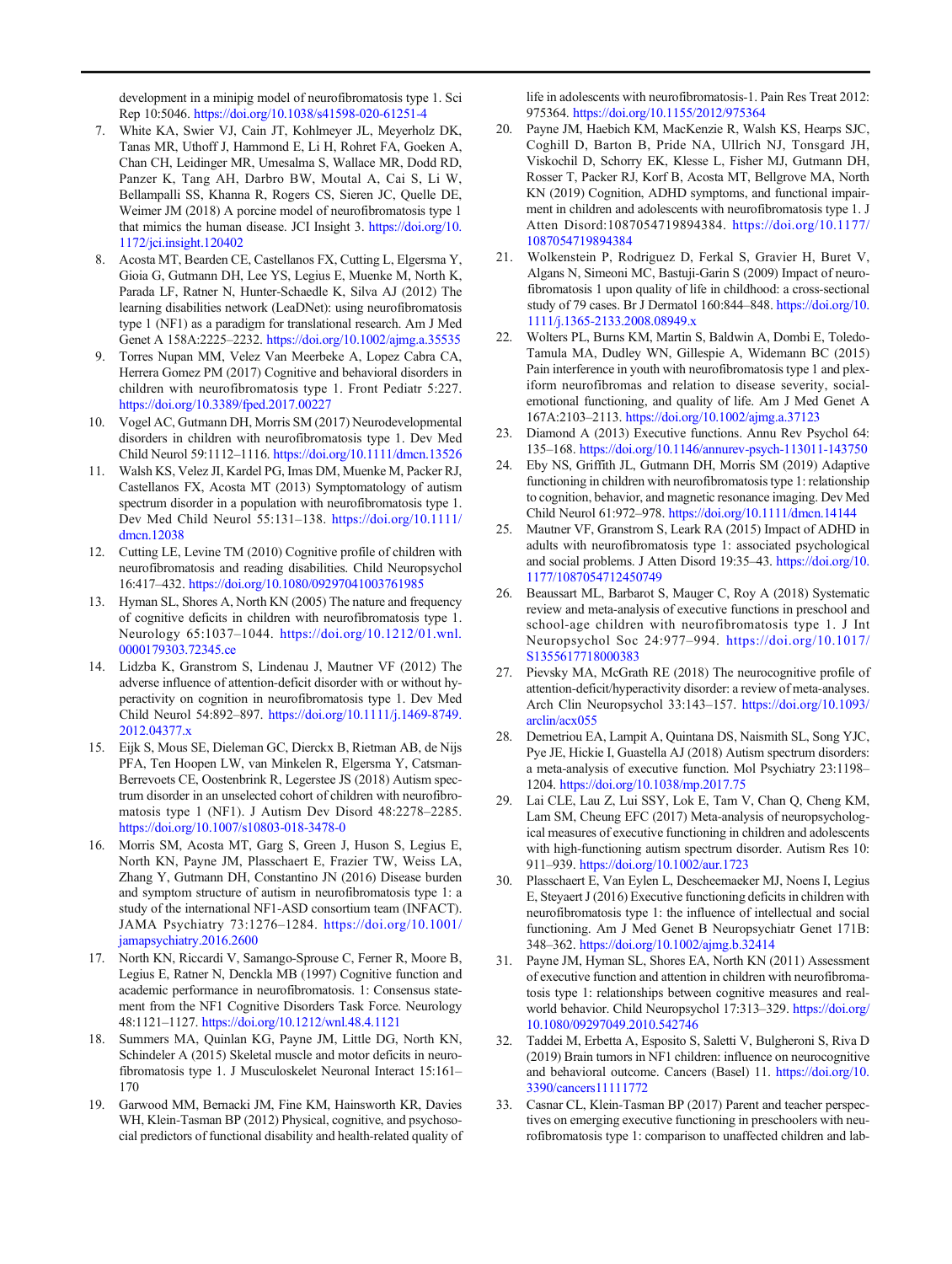<span id="page-9-0"></span>based measures. J Pediatr Psychol 42:198–207. <https://doi.org/10>. 1093/jpepsy/jsw042

- 34. Costa Dde S, de Paula JJ, de Rezende NA, Rodrigues LO, Malloy-Diniz LF, Romano-Silva MA, Miranda DM (2014) Neuropsychological impairments in elderly neurofibromatosis type 1 patients. Eur J Med Genet 57:216–219. <https://doi.org/10>. 1016/j.ejmg.2014.02.004
- 35. Ibrahim AFA, Montojo CA, Haut KM, Karlsgodt KH, Hansen L, Congdon E, Rosser T, Bilder RM, Silva AJ, Bearden CE (2017) Spatial working memory in neurofibromatosis 1: altered neural activity and functional connectivity. Neuroimage Clin 15:801– 811. <https://doi.org/10.1016/j.nicl.2017.06.032>
- 36. Gilboa Y, Rosenblum S, Fattal-Valevski A, Toledano-Alhadef H, Josman N (2014) Is there a relationship between executive functions and academic success in children with neurofibromatosis type 1? Neuropsychol Rehabil 24:918–935. <https://doi.org/10>. 1080/09602011.2014.920262
- 37. Arnold SS, Barton B, McArthur G, North KN, Payne JM (2016) Phonics training improves reading in children with neurofibromatosis type 1: a prospective intervention trial. J Pediatr 177:219– 226 e212. <https://doi.org/10.1016/j.jpeds.2016.06.037>
- 38. Shilyansky C, Karlsgodt KH, Cummings DM, Sidiropoulou K, Hardt M, James AS, Ehninger D, Bearden CE, Poirazi P, Jentsch JD, Cannon TD, Levine MS, Silva AJ (2010) Neurofibromin regulates corticostriatal inhibitory networks during working memory performance. Proc Natl Acad Sci U S A 107: 13141–13146. <https://doi.org/10.1073/pnas.1004829107>
- 39. Yoncheva YN, Hardy KK, Lurie DJ, Somandepalli K, Yang L, Vezina G, Kadom N, Packer RJ, Milham MP, Castellanos FX, Acosta MT (2017) Computerized cognitive training for children with neurofibromatosis type 1: a pilot resting-state fMRI study. Psychiatry Res Neuroimaging 266:53–58. [https://doi.org/10.](https://doi.org/10) 1016/j.pscychresns.2017.06.003
- 40. Huijbregts S, Swaab H, de Sonneville L (2010) Cognitive and motor control in neurofibromatosis type I: influence of maturation and hyperactivity-inattention. Dev Neuropsychol 35:737–751. <https://doi.org/10.1080/87565641.2010.508670>
- 41. Koini M, Rombouts S, Veer IM, Van Buchem MA, Huijbregts SCJ (2017) White matter microstructure of patients with neurofibromatosis type 1 and its relation to inhibitory control. Brain Imaging Behav 11:1731–1740. <https://doi.org/10.1007/s11682>- 016-9641-3
- 42. Pride NA, Korgaonkar MS, North KN, Barton B, Payne JM (2017) The neural basis of deficient response inhibition in children with neurofibromatosis type 1: evidence from a functional MRI study. Cortex 93:1–11. [https://doi.org/10.1016/j.cortex.2017.04.](https://doi.org/10.1016/j.cortex.2017.04) 022
- 43. Pride NA, Korgaonkar MS, North KN, Payne JM (2018) Impaired engagement of the ventral attention system in neurofibromatosis type 1. Brain Imaging Behav 12:499–508. [https://doi.org/10.](https://doi.org/10) 1007/s11682-017-9717-8
- 44. Ribeiro MJ, Violante IR, Bernardino I, Edden RA, Castelo-Branco M (2015) Abnormal relationship between GABA, neurophysiology and impulsive behavior in neurofibromatosis type 1. Cortex 64:194–208. <https://doi.org/10.1016/j.cortex.2014.10.019>
- 45. Costa RM, Federov NB, Kogan JH, Murphy GG, Stern J, Ohno M, Kucherlapati R, Jacks T, Silva AJ (2002) Mechanism for the learning deficits in a mouse model of neurofibromatosis type 1. Nature 415:526–530. <https://doi.org/10.1038/nature711>
- 46. Cui Y, Costa RM, Murphy GG, Elgersma Y, Zhu Y, Gutmann DH, Parada LF, Mody I, Silva AJ (2008) Neurofibromin regulation of ERK signaling modulates GABA release and learning. Cell 135:549–560. <https://doi.org/10.1016/j.cell.2008.09.060>
- 47. Goncalves J, Violante IR, Sereno J, Leitao RA, Cai Y, Abrunhosa A, Silva AP, Silva AJ, Castelo-Branco M (2017) Testing the excitation/inhibition imbalance hypothesis in a mouse model of

the autism spectrum disorder: in vivo neurospectroscopy and molecular evidence for regional phenotypes. Mol Autism 8:47. <https://doi.org/10.1186/s13229-017-0166-4>

- 48. Robinson JE, Coughlin GM, Hori AM, Cho JR, Mackey ED, Turan Z, Patriarchi T, Tian L, Gradinaru V (2019) Optical dopamine monitoring with dLight1 reveals mesolimbic phenotypes in a mouse model of neurofibromatosis type 1. Elife 8. <https://doi.org>/ 10.7554/eLife.48983
- 49. Brown JA, Emnett RJ, White CR, Yuede CM, Conyers SB, O'Malley KL, Wozniak DF, Gutmann DH (2010) Reduced striatal dopamine underlies the attention system dysfunction in neurofibromatosis-1 mutant mice. Hum Mol Genet 19:4515– 4528. <https://doi.org/10.1093/hmg/ddq382>
- 50. Diggs-Andrews KA, Gutmann DH (2013) Modeling cognitive dysfunction in neurofibromatosis-1. Trends Neurosci 36:237– 247. <https://doi.org/10.1016/j.tins.2012.12.002>
- 51. Roy A, Barbarot S, Roulin JL, Charbonnier V, Fasotti L, Stalder JF, Le Gall D (2014) Is executive function specifically impaired in children with neurofibromatosis type 1? A neuropsychological investigation of cognitive flexibility. Appl Neuropsychol Child 3:94–102. <https://doi.org/10.1080/21622965.2012.704185>
- 52. Rowe JB, Owen AM, Johnsrude IS, Passingham RE (2001) Imaging the mental components of a planning task. Neuropsychologia 39:315–327. [https://doi.org/10.1016/s0028-](https://doi.org/10.1016/s0028) 3932(00)00109-3
- 53. Cornett KM, North KN, Rose KJ, Burns J (2015) Muscle weakness in children with neurofibromatosis type 1. Dev Med Child Neurol 57:733–736. <https://doi.org/10.1111/dmcn.12777>
- 54. Remigereau C, Roy A, Costini O, Barbarot S, Bru M, Le Gall D (2018) Praxis skills and executive function in children with neurofibromatosis type 1. Appl Neuropsychol Child 7:224–234. <https://doi.org/10.1080/21622965.2017.1295856>
- 55. Vassallo G, Mughal Z, Robinson L, Weisberg D, Roberts SA, Hupton E, Eelloo J, Burkitt Wright EM, Garg S, Lewis L, Evans DG, Stivaros SM (2020) Perceived fatigue in children and young adults with neurofibromatosis type 1. J Paediatr Child Health. <https://doi.org/10.1111/jpc.14764>
- 56. Nitschke K, Kostering L, Finkel L, Weiller C, Kaller CP (2017) A meta-analysis on the neural basis of planning: activation likelihood estimation of functional brain imaging results in the Tower of London task. Hum Brain Mapp 38:396–413. <https://doi.org/10>. 1002/hbm.23368
- 57. Faraone SV, Larsson H (2019) Genetics of attention deficit hyperactivity disorder. Mol Psychiatry 24:562–575. <https://doi.org/10>. 1038/s41380-018-0070-0
- 58. Tick B, Bolton P, Happe F, Rutter M, Rijsdijk F (2016) Heritability of autism spectrum disorders: a meta-analysis of twin studies. J Child Psychol Psychiatry 57:585–595. <https://doi.org>/ 10.1111/jcpp.12499
- 59. Ghirardi L, Pettersson E, Taylor MJ, Freitag CM, Franke B, Asherson P, Larsson H, Kuja-Halkola R (2019) Genetic and environmental contribution to the overlap between ADHD and ASD trait dimensions in young adults: a twin study. Psychol Med 49: 1713–1721. <https://doi.org/10.1017/S003329171800243X>
- 60. Pinto R, Rijsdijk F, Ronald A, Asherson P, Kuntsi J (2016) The genetic overlap of attention-deficit/hyperactivity disorder and autistic-like traits: an investigation of individual symptom scales and cognitive markers. J Abnorm Child Psychol 44:335–345. <https://doi.org/10.1007/s10802-015-0037-4>
- 61. Association AP (2013) Diagnostic and statistical manual of mental disorders, 5th edn Washington, DC
- 62. Barkley RA (1997) Behavioral inhibition, sustained attention, and executive functions: constructing a unifying theory of ADHD. Psychol Bull 121:65–94. <https://doi.org/10.1037/0033-2909.121>. 1.65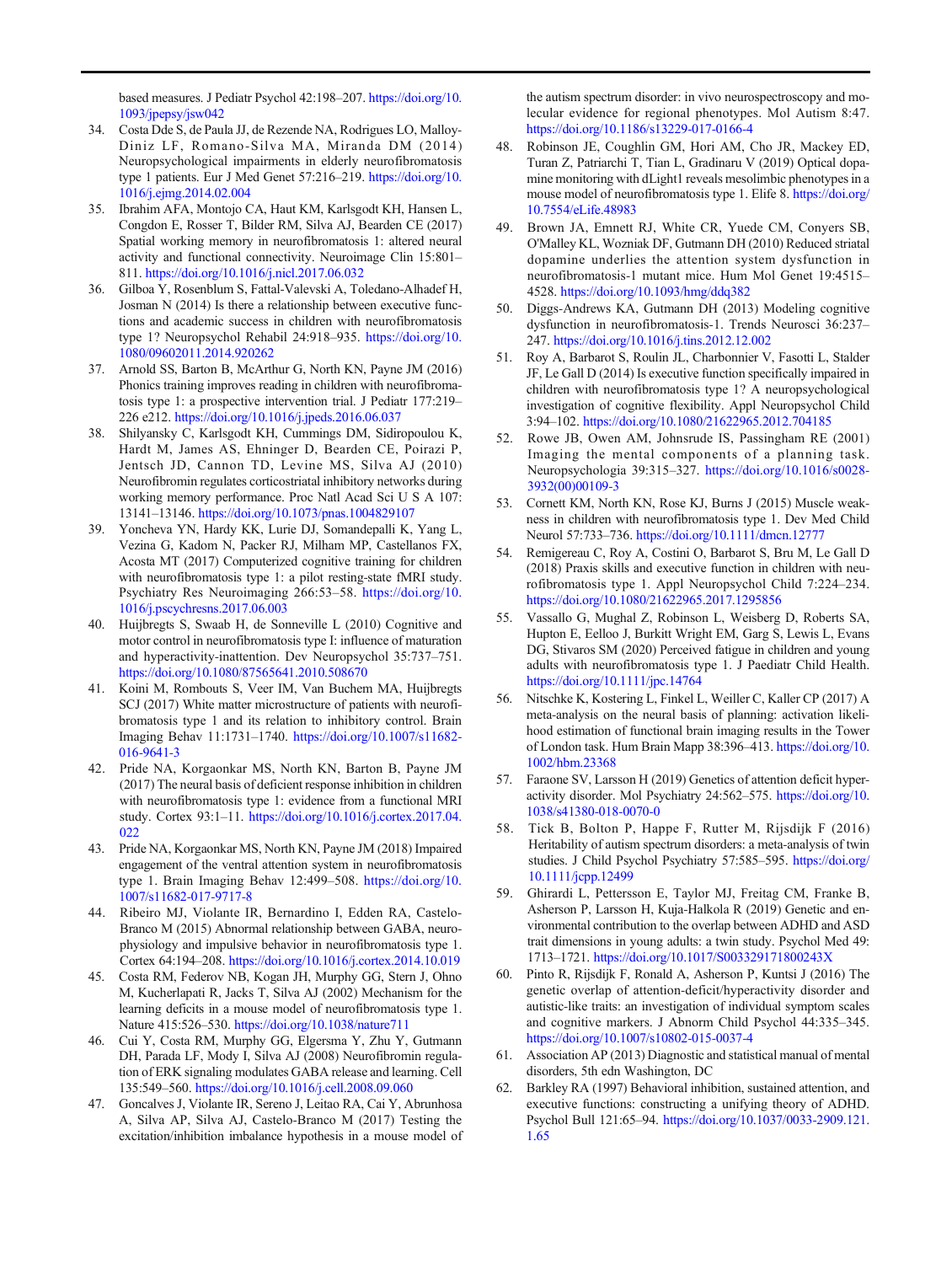- <span id="page-10-0"></span>63. Mueller A, Hong DS, Shepard S, Moore T (2017) Linking ADHD 78. Di Martino A, Yan CG, Li Q, Denio E, Castellanos FX, Alaerts K, to the neural circuitry of attention. Trends Cogn Sci 21:474–488. Anderson JS, Assaf M, Boo to the neural circuitry of attention. Trends Cogn Sci 21:474-488.
- Gadelha A, Moriyama TS, Graeff-Martins AS, Manfro GG,
- $(2005)$  Validity of the executive function theory of attention-def-
- 66. Isquith PK, Roth RM, Gioia G (2013) Contribution of rating scales to the assessment of executive functions. Appl org/10.1001/jamapsychiatry.2017.4685 Neuropsychol Child 2:125–132. https://doi.org/10.1080/ 80. Holiga S, Hipp JF, Chatham CH, Garces P, Spooren W, D'Ardhuy
- 
- Biobehav Rev 27:593–604. https://doi.org/10.1016/j.neubiorev. scitranslmed.aat9223
- 
- JK, Ramos-Quiroga JA, Rohde LA, Sonuga-Barke EJ, Tannock https://doi.org/10.1016/j.bpsc.2018.12.012
- 71. Maddox BB, Cleary P, Kuschner ES, Miller JS, Armour AC, Guy 34:3393–3399. https://doi.org/10.1016/j.ridd.2013.07.011 L, Kenworthy L, Schultz RT, Yerys BE (2018) Lagging skills 83. Koth CW, Cutting LE, Denckla MB (2000) The association of https://doi.org/10.1177/1362361317712651 6.3.185.3155
- 72. Rosello B, Berenguer C, Baixauli I, Colomer C, Miranda A (2018) 84. Lehtonen A, Howie E, Trump D, Huson SM (2013) Behaviour in journal.pone.0207286 04399.x
- 73. de Vries M, Geurts H (2015) Influence of autism traits and exec- 85. Payne JM, Arnold SS, Pride NA, North KN (2012) Does
- 74. Leung RC, Vogan VM, Powell TL, Anagnostou E, Taylor MJ 2012.04357.x (2016) The role of executive functions in social impairment in 86. Fry AF, Hale S (2000) Relationships among processing speed, https://doi.org/10.1080/09297049.2015.1005066 54:1–34. https://doi.org/10.1016/s0301-0511(00)00051-x
- to repetitive behavior in children and young adults with autism 10.1016/s1364-6613(99)01388-1 spectrum disorders. J Autism Dev Disord 45:3148–3158. https:// 88. Rennie B, Beebe-Frankenberger M, Swanson HL (2014) A longi-
- primacy. Dev Psychol 43:974–990. https://doi.org/10.1037/0012- https://doi.org/10.1080/13803395.2014.921284
- health diagnoses in the autism population: a systematic review and 00222194060390030501 meta-analysis. Lancet Psychiatry 6:819–829. https://doi.org/10. 90. Zheng X, Swanson HL, Marcoulides GA (2011) Working mem-
- https://doi.org/10.1016/j.tics.2017.03.009 Delmonte S, Dinstein I, Ertl-Wagner B, Fair DA, Gallagher L, 64. Salum GA, Sonuga-Barke E, Sergeant J, Vandekerckhove J, Kennedy DP, Keown CL, Keysers C, Lainhart JE, Lord C, Luna<br>Gadelha A, Moriyama TS, Graeff-Martins AS, Manfro GG, B, Menon V, Minshew NJ, Monk CS, Mueller S, Mulle Polanczyk G, Rohde LA (2014) Mechanisms underpinning inat- Nebel MB, Nigg JT, O'Hearn K, Pelphrey KA, Peltier SJ, Rudie tention and hyperactivity: neurocognitive support for ADHD di- JD, Sunaert S, Thioux M, Tyszka JM, Uddin LQ, Verhoeven JS, mensionality. Psychol Med 44:3189–3201. https://doi.org/10. Wenderoth N, Wiggins JL, Mostofsky SH, Milham MP (2014) 1017/S0033291714000919 The autism brain imaging data exchange: towards a large-scale 65. Willcutt EG, Doyle AE, Nigg JT, Faraone SV, Pennington BF evaluation of the intrinsic brain architecture in autism. Mol (2005) Validity of the executive function theory of attention-def-<br>Psychiatry 19:659–667. https://
	- icit/hyperactivity disorder: a meta-analytic review. Biol Psychiatry 79. Muhle RA, Reed HE, Stratigos KA, Veenstra-VanderWeele J 57:1336–1346. https://doi.org/10.1016/j.biopsych.2005.02.006 (2018) The emerging clinical neuroscience of autism spectrum Isquith PK, Roth RM, Gioia G (2013) Contribution of rating disorder: a review. JAMA Psychiatry 75:51
- 21622965.2013.748389 XL, Bertolino A, Bouquet C, Buitelaar JK, Bours C, Rausch A, 67. Sagvolden T, Johansen EB, Aase H, Russell VA (2005) A dynam- Oldehinkel M, Bouvard M, Amestoy A, Caralp M, Gueguen S, ic developmental theory of attention-deficit/hyperactivity disorder Ly-Le Moal M, Houenou J, Beckmann CF, Loth E, Murphy D, (ADHD) predominantly hyperactive/impulsive and combined Charman T, Tillmann J, Laidi C, Delorme R, Beggiato A, Gaman subtypes. Behav Brain Sci 28:397–419; discussion 419–368. A, Scheid I, Leboyer M, d'Albis MA, Sevigny J, Czech C, https://doi.org/10.1017/S0140525X05000075 Bolognani F, Honey GD, Dukart J (2019) Patients with autism 68. Sonuga-Barke EJ (2003) The dual pathway model of AD/HD: an spectrum disorders display reproducible functional connectivity elaboration of neuro-developmental characteristics. Neurosci alterations. Sci Transl Med 11. https://doi.org/10.1126/
- 2003.08.005 81. Yerys BE, Tunc B, Satterthwaite TD, Antezana L, Mosner MG, 69. Cortese S, Kelly C, Chabernaud C, Proal E, Di Martino A, Milham Bertollo JR, Guy L, Schultz RT, Herrington JD (2019) Functional MP, Castellanos FX (2012) Toward systems neuroscience of connectivity of frontoparietal and salience/ventral attention net-ADHD: a meta-analysis of 55 fMRI studies. Am J Psychiatry works have independent associations with co-occurring atten-169:1038–1055. https://doi.org/10.1176/appi.ajp.2012.11101521 tion-deficit/hyperactivity disorder symptoms in children with au-70. Faraone SV, Asherson P, Banaschewski T, Biederman J, Buitelaar tism. Biol Psychiatry Cogn Neurosci Neuroimaging 4:343–351.
	- R, Franke B (2015) Attention-deficit/hyperactivity disorder. Nat 82. Pride NA, Crawford H, Payne JM, North KN (2013) Social func-Rev Dis Prim 1:15020. https://doi.org/10.1038/nrdp.2015.20 tioning in adults with neurofibromatosis type 1. Res Dev Disabil
	- contribute to challenging behaviors in children with autism spec- neurofibromatosis type 1 and attention deficit hyperactivity disortrum disorder without intellectual disability. Autism 22:898–906. der. Child Neuropsychol 6:185–194. https://doi.org/10.1076/chin.
	- ADHD symptoms and learning behaviors in children with ASD children with neurofibromatosis type 1: cognition, executive funcwithout intellectual disability. A mediation analysis of executive tion, attention, emotion, and social competence. Dev Med Child functions. PLoS One 13:e0207286. https://doi.org/10.1371/ Neurol 55:111–125. https://doi.org/10.1111/j.1469-8749.2012.
	- utive functioning on quality of life in children with an autism attention-deficit-hyperactivity disorder exacerbate executive dysspectrum disorder. J Autism Dev Disord 45:2734–2743. https:// function in children with neurofibromatosis type 1? Dev Med doi.org/10.1007/s10803-015-2438-1 Child Neurol 54:898–904. https://doi.org/10.1111/j.1469-8749.
	- autism spectrum disorder. Child Neuropsychol 22:336–344. working memory, and fluid intelligence in children. Biol Psychol
- 75. Mostert-Kerckhoffs MA, Staal WG, Houben RH, de Jonge MV 87. Gathercole SE (1999) Cognitive approaches to the development of (2015) Stop and change: inhibition and flexibility skills are related short-term memory. Trends Cogn Sci 3:410–419. https://doi.org/
- doi.org/10.1007/s10803-015-2473-y tudinal study of neuropsychological functioning and academic 76. Pellicano E (2007) Links between theory of mind and executive achievement in children with and without signs of attention-defifunction in young children with autism: clues to developmental cit/hyperactivity disorder. J Clin Exp Neuropsychol 36:621–635.
- 1649.43.4.974 89. Swanson HL, Howard CB, Saez L (2006) Do different compo-77. Lai MC, Kassee C, Besney R, Bonato S, Hull L, Mandy W, nents of working memory underlie different subgroups of reading Szatmari P, Ameis SH (2019) Prevalence of co-occurring mental disabilities? J Learn Disabil 39:252–269. https://doi.org/10.1177/
	- 1016/S2215-0366(19)30289-5 ory components as predictors of children's mathematical word